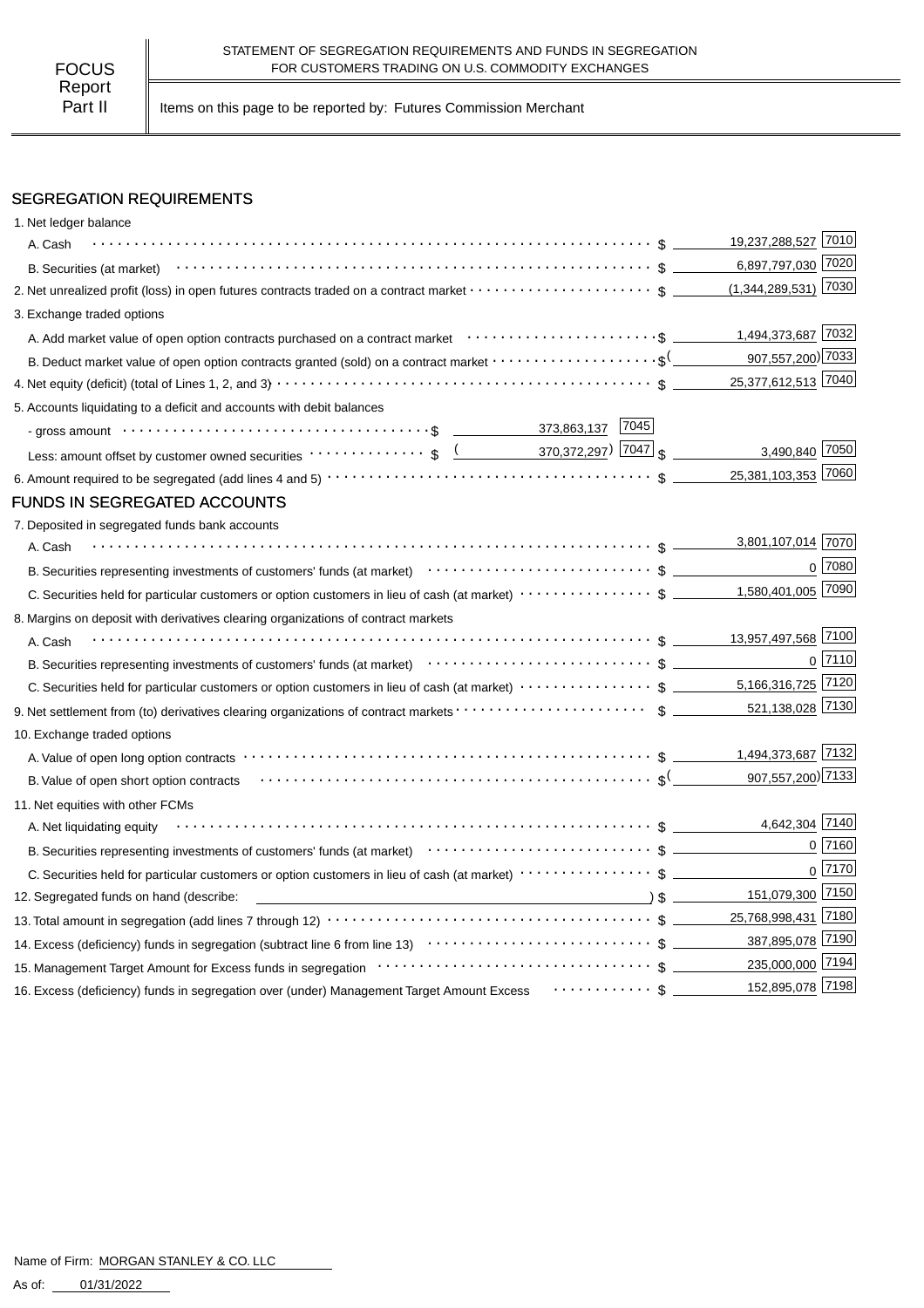#### STATEMENT OF CLEARED SWAPS CUSTOMER SEGREGATION REQUIREMENTS AND FUNDS IN CLEARED SWAPS CUSTOMER ACCOUNTS UNDER SECTION 4D(F) OF THE COMMODITY EXCHANGE ACT

Items on this page to be reported by: Futures Commission Merchant

# CLEARED SWAPS CUSTOMER REQUIREMENTS

| 1. Net ledger balance                                                                                                                                                                                                          |                       |
|--------------------------------------------------------------------------------------------------------------------------------------------------------------------------------------------------------------------------------|-----------------------|
| A. Cash                                                                                                                                                                                                                        | 11,026,629,116 8500   |
|                                                                                                                                                                                                                                | 10,129,344,313 8510   |
|                                                                                                                                                                                                                                |                       |
| 3. Cleared swaps options                                                                                                                                                                                                       |                       |
|                                                                                                                                                                                                                                | 0 8530                |
| B. Market value of open cleared swaps option contracts granted (sold) $\cdots\cdots\cdots\cdots\cdots\cdots\cdots\cdots$                                                                                                       | 0) 8540               |
| 4. Net equity (deficit) (add lines 1, 2 and 3) $\cdots$ $\cdots$ $\cdots$ $\cdots$ $\cdots$ $\cdots$ $\cdots$ $\cdots$ $\cdots$ $\cdots$ $\cdots$ $\cdots$ $\cdots$ $\cdots$ $\cdots$                                          | 26,270,761,430 8550   |
| 5. Accounts liquidating to a deficit and accounts with debit balances                                                                                                                                                          |                       |
| - gross amount \\contract \\contract \\contract \\contract \\contract \\contract \\contract \\contract \\contract \\contract \\contract \\contract \\contract \\contract \\contract \\contract \\contract \\contract \\contrac |                       |
| Less: amount offset by customer owned securities $\cdots \cdots \cdots$ ; $\frac{($ 140,873,559) 8570 $\frac{1}{3}$                                                                                                            | 24,686,200 8580       |
|                                                                                                                                                                                                                                |                       |
| FUNDS IN CLEARED SWAPS CUSTOMER SEGREGATED ACCOUNTS                                                                                                                                                                            |                       |
| 7. Deposited in cleared swaps customer segregated accounts at banks                                                                                                                                                            |                       |
| A. Cash                                                                                                                                                                                                                        | 2,967,254,110 8600    |
| B. Securities representing investment of cleared swaps customers' funds (at market) $\cdots\cdots\cdots\cdots\cdots\cdots$ \$                                                                                                  | $0^{8610}$            |
|                                                                                                                                                                                                                                | 28,695,468 8620       |
| 8. Margins on deposit with derivatives clearing organizations in cleared swaps customer segregated accounts                                                                                                                    |                       |
| A. Cash                                                                                                                                                                                                                        |                       |
| B. Securities representing investment of cleared swaps customers' funds (at market) $\cdots\cdots\cdots\cdots\cdots$ \$                                                                                                        | 0 8640                |
| C. Securities held for particular cleared swaps customers in lieu of cash (at market) $\cdots \cdots \cdots \cdots \cdots$ \$ __________ 10,100,648,844 8650                                                                   |                       |
|                                                                                                                                                                                                                                | 78,911,330 8660       |
| 10. Cleared swaps options                                                                                                                                                                                                      |                       |
|                                                                                                                                                                                                                                | $0^{8670}$            |
|                                                                                                                                                                                                                                | 0)8680                |
| 11. Net equities with other FCMs                                                                                                                                                                                               |                       |
| A. Net liquidating equity                                                                                                                                                                                                      | $0^{8690}$            |
| B. Securities representing investment of cleared swaps customers' funds (at market) $\cdots\cdots\cdots\cdots\cdots$ \$                                                                                                        | $0^{8700}$            |
| C. Securities held for particular cleared swaps customers in lieu of cash (at market) · · · · · · · · · · · · · · · · · · \$                                                                                                   | $0^{8710}$            |
| 12. Cleared swaps customer funds on hand (describe: _____________________________                                                                                                                                              | 0 8715                |
| 13. Total amount in cleared swaps customer segregation (add Lines 7 through 12) $\cdots\cdots\cdots\cdots\cdots\cdots\cdots\quad$ \$ _______ 26,578,526,260 8720                                                               |                       |
| 14. Excess (deficiency) funds in cleared swaps customer segregation (subtract Line 6 from Line 13) \$                                                                                                                          | 283,078,630 8730      |
| 15. Management target amount for excess funds in cleared swaps segregated accounts $\cdots\cdots\cdots\cdots\cdots\quad$ \$ ____________92,000,000 8760                                                                        |                       |
| 16. Excess (deficiency) funds in cleared swaps customer segregated accounts over (under) management target<br>excess                                                                                                           | 191,078,630 8770<br>s |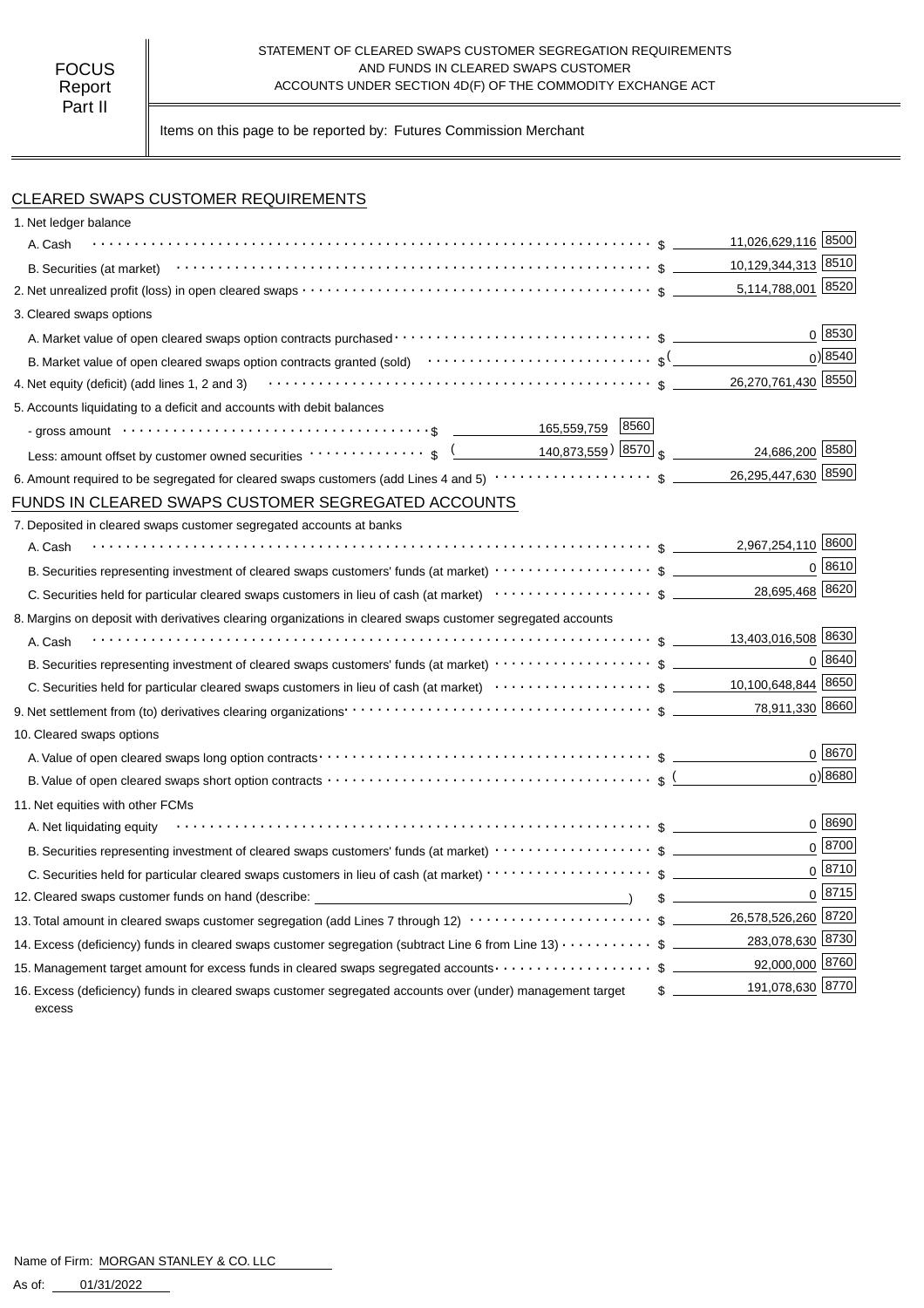Part II | Items on this page to be reported by a: Futures Commission Merchant

|                                                                                                                | $0$  7200 |
|----------------------------------------------------------------------------------------------------------------|-----------|
| 2. Funds/property in segregated accounts                                                                       |           |
| $0$  7210                                                                                                      |           |
| $0$  7220 <br>B. Securities (at market value) $\cdots \cdots \cdots \cdots \cdots \cdots \cdots \cdots \cdots$ |           |
|                                                                                                                | 7230      |
|                                                                                                                | 0 7240    |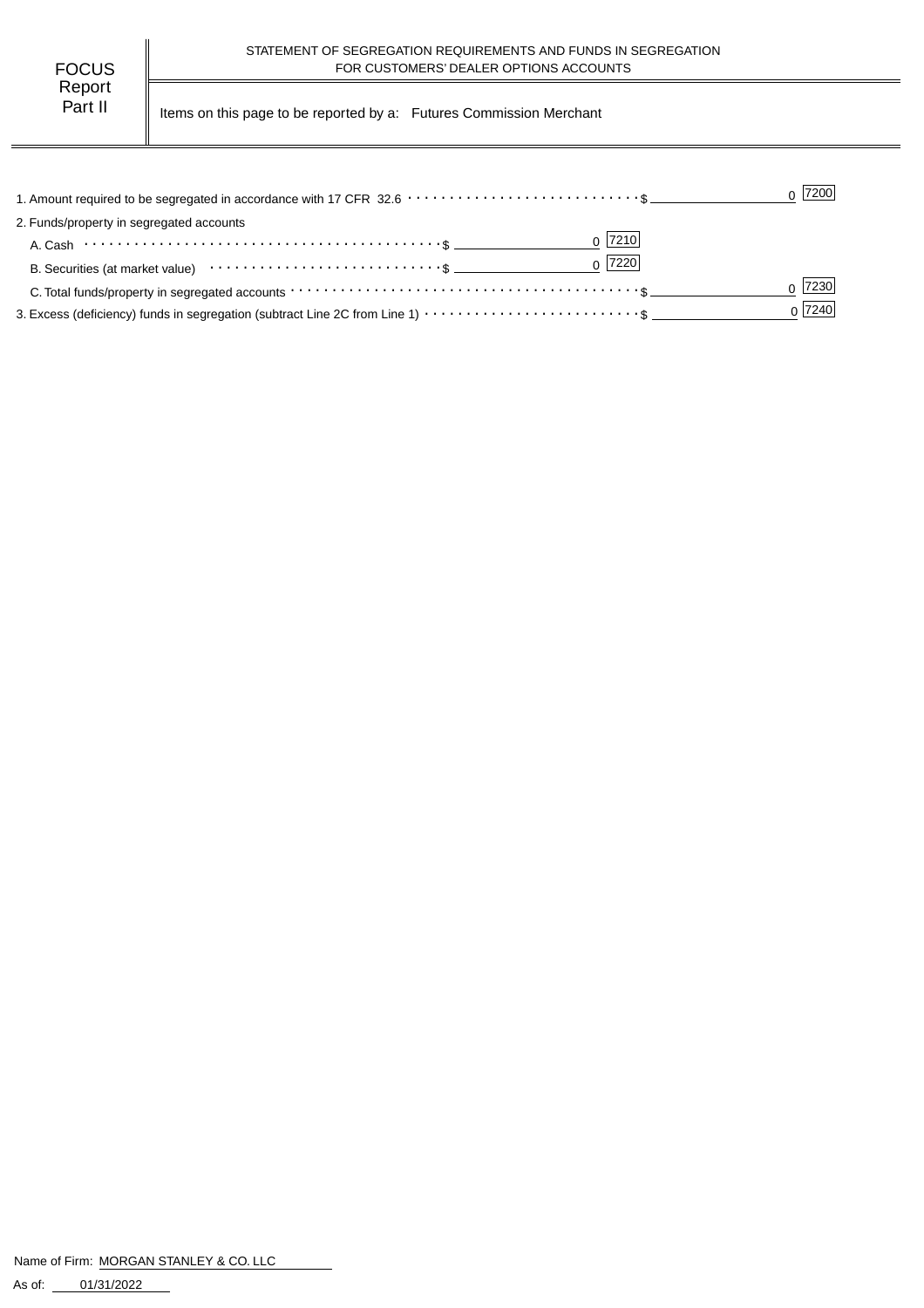## STATEMENT OF SECURED AMOUNTS AND FUNDS HELD IN SEPARATE ACCOUNTS FOR FOREIGN FUTURES AND FOREIGN OPTIONS CUSTOMERS PURSUANT TO CFTC REGULATION 30.7

Part II | Items on this page to be reported by a: Futures Commission Merchant

### FOREIGN FUTURES AND FOREIGN OPTIONS SECURED AMOUNTS

| Amount required to be set aside pursuant to law, rule or regulation of a foreign government                      |                    |                  |
|------------------------------------------------------------------------------------------------------------------|--------------------|------------------|
|                                                                                                                  |                    | 7305             |
| 1. Net ledger balance - Foreign futures and foreign option trading - All Customers                               |                    |                  |
| A. Cash                                                                                                          | 5,490,955,131      | 7315             |
| B. Securities (at market)                                                                                        | 1,984,803,061 7317 |                  |
| 2. Net unrealized profit (loss) in open futures contracts traded on a foreign board of trade \$                  |                    | 744,704,057 7325 |
| 3. Exchange traded options                                                                                       |                    |                  |
| A. Market value of open option contracts purchased on a foreign board of trade\$                                 | 27,492,365         | 7335             |
| B. Market value of open contracts granted (sold) on a foreign board of trade \$                                  | (19,054,349)       | 7337             |
|                                                                                                                  | 8,228,900,265 7345 |                  |
| 5. Accounts liquidating to a deficit and accounts with                                                           |                    |                  |
| 18,758,491 7351                                                                                                  |                    |                  |
| 17,034,289) 7352 \$<br>Less: amount offset by customer owned securities \$ (\$                                   |                    | 1,724,202 7354   |
| 6. Amount required to be set aside as the secured amount - Net Liquidating Equity Method (add lines 4 and 5)  \$ | 8,230,624,467      | 7355             |
| 7. Greater of amount required to be set aside pursuant to foreign jurisdiction (above) or line 6. \$             | 8,230,624,467 7360 |                  |